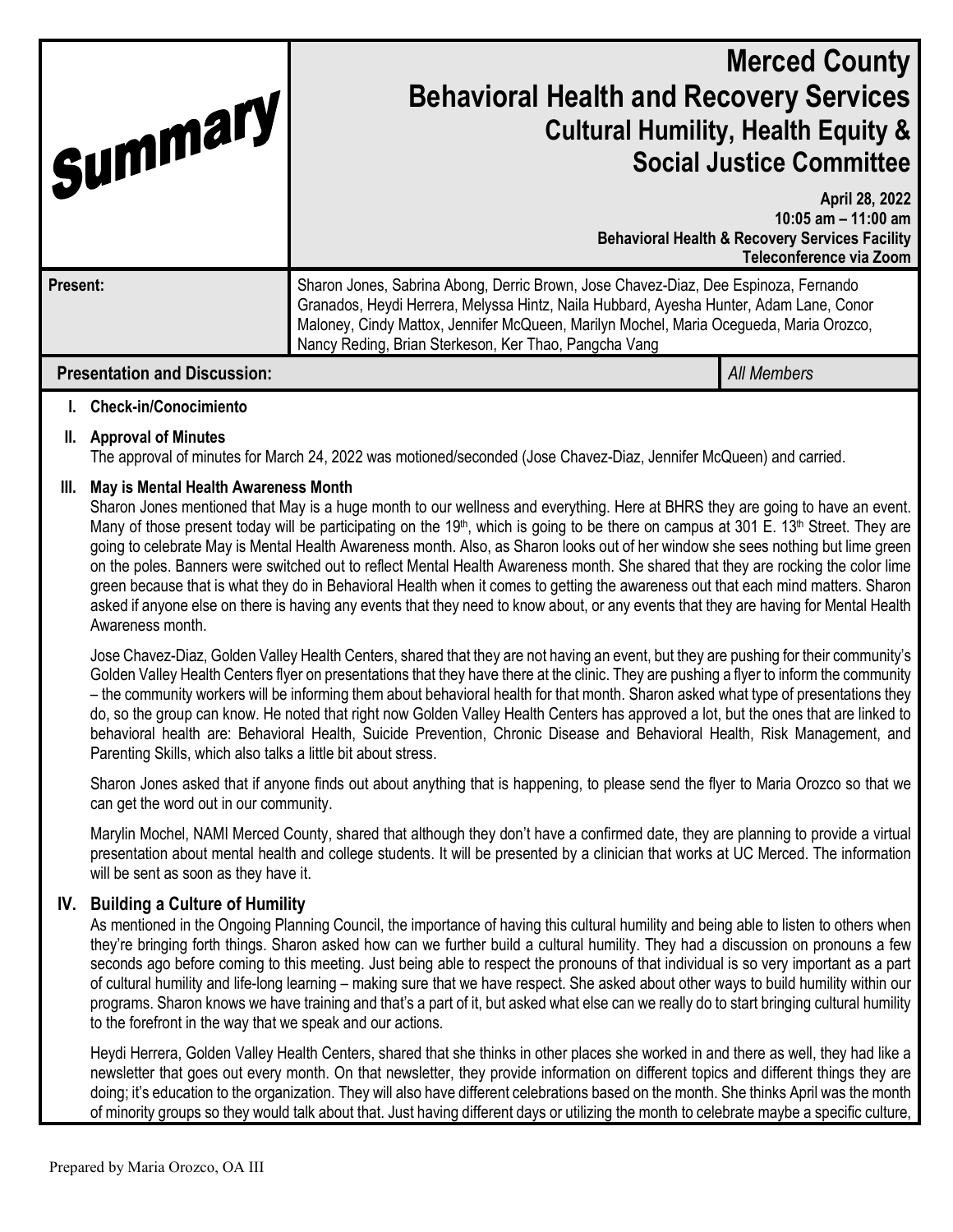a specific festivity that some cultures celebrate – she thinks that encompasses education, knowledge, even tolerance for individuals that may not agree with that. Sharon thinks that is a wonderful idea to raise and bring forth an awareness celebration.

Sharon suggested that even at our meetings, putting cultural humility at the forefront – before they act or speak, looking at what else they need to know about this.

Pangcha Vang thinks that to support cultural humility we have to look at the history of racism or homophobia. Pangcha thinks that when we have police in our mental health programs, or at the physical location of our mental health programs with the County, or even at Livingston School, that we're creating an atmosphere that could be not feeling safe for some groups of people. Folks who are undocumented, black and brown, poor communities, or LGBTQ, they may not want to go to our programs if we have police officers integrated into our mental health programs or physically located in our county mental health program. If we want to be cultural humility, we have to understand the history of what police violence has done to these communities. Sharon thanked Pangcha for her feedback. When Sharon looks at the systems that are set up, even within the school system, she was facilitating Mental Health First Aid for the school resource officer at Cruickshank Middle School and a similar discussion came up in regards to the different experiences and how different cultural groups of population all over the world – it may bring fear and contribute to people not wanting to get care. Sharon added that the school also talked about the way their systems are set up. Some people were in agreement and for some that was not their world view so they couldn't understand. Sharon said that as we walk through with this life-long learning, we have to hear all the voices, and all the voices should lead to help healing and recovery, safety, and respect for people. The context of the conversation at the school was the 5150 process where law enforcement is called. Someone was speaking out in the group how the person is already in a crisis state. Depending on what community they come from, it means different things when they see law enforcement; it was a robust discussion. Pangcha added that police officers shouldn't be doing 5150 – it should be a mental health counselor who is trained in assisting with that. Sharon said she has provided some trainings to police officers and they really don't want to do the 5150 because they feel that it's outside of their scope and is best suited elsewhere. Sharon said that as we come together and are able to have effective conversations with each other we have to have cultural humility and know that we don't know it all. She shared that she facilitates trainings but she will be the first person to say that she doesn't even know everything in her family; something can come up and she won't have a clue. Sharon shared about the first time she heard the word "salty," coming from young people.

Marylin Mochel said that there is this connection between cultural humility and social justice so sometimes individuals can demonstrate humility but without action and advocacy nothing happens. Marylin thinks that some of the most difficult conversations have to do with systemic racism and discrimination. Some of that is overlaid with race, language, and legal status – other discrimination focused on groups of individuals such as LGBTQI or individuals with disabilities. We focus a lot on discrimination based on mental health as status. She thinks it's hard to talk about one of the inter-related topics without focusing on social justice. Sharon agreed and added that often times systems are not set up to hear the social justice part. Sharon knows that if she starts talking about these structures and systemic things, you have to be very courageous and really walk through with culture humility.

Pangcha Vang things that culture humility comes from management too. Pangcha knows that the system is totally flawed but feels that there's a lot of complaints from families that management of the county aren't actually culture humility. They actually don't respect people's pronouns or encourage their staff to respect people's pronouns or real names. She pointed out that if they are going to push culture humility, Pangcha said it starts with our management. Sharon agrees that it starts with the leadership.

# **V. What is the Current Community Voice**

Sharon asked everyone, what is the currently community voice. She mentioned what Pangcha brought up regarding pronouns not being respected.

Jose Chavez-Diaz shared that what he has been hearing lately is our Oaxacan community, especially one that is in Stevenson and Newman, where they speak Trique Spanish. He is hearing that this community doesn't need Spanish speaking providers because they don't understand; they need the Trique language which is a native language from the Oaxaca state in Mexico. Jose shared that they tell them know that they will try to see how they could get them information in their language. Golden Valley is working on that. With the interpreter that speaks Spanish, they ask if they could relay the message, especially right now with the COVID-19 message. That is what they are hearing right now with Golden Valley Health Centers – they listen and will make a plan to reach those communities that don't speak Spanish and translate material into the Trique language. Sharon asked Jose to share his plan with the group and if there are any speakers. He said that they have a Community Health Worker whose parents are from Oaxaca and whose parents speak Trique. He no longer works with them but he works with United Ways – they are partners with Golden Valley with COVID-19 vaccines and testing kits to deliver to the community. The plan is to talk to him and see if they could get somebody who could help them translate the materials and then they could send them to their marketing team. They have someone who has been helping with the Hmong and Lao community – agencies help them to translate the materials. Little by little they will reach this plan and figure out how they will get those materials to them as soon as possible. Sharon asked Jose if they know the particular needs of that community. Jose explained that right now it's all medical, dental, COVID-19 information; basically, it's everything because they get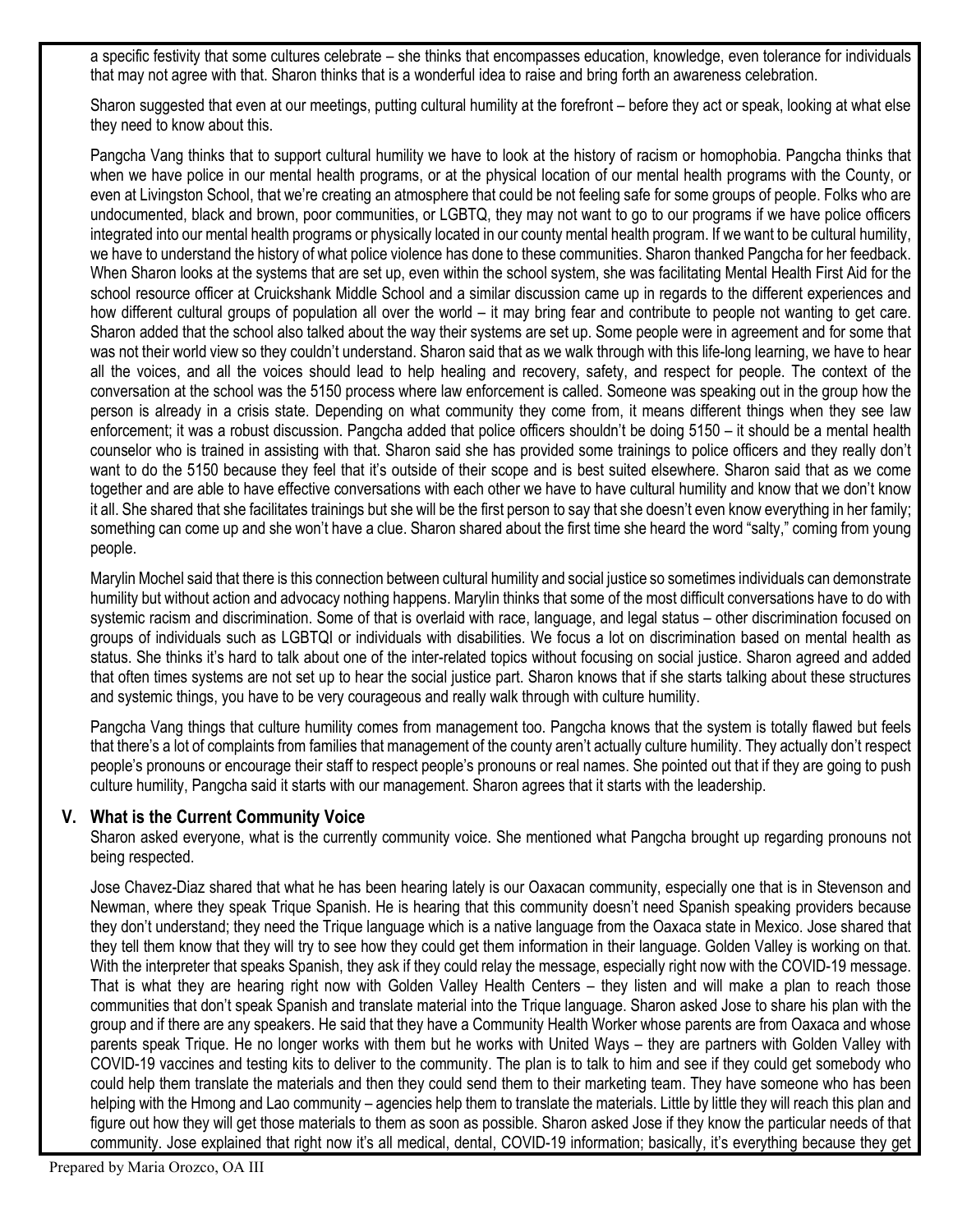there are Spanish speaking organizations and they understand a little bit but not a lot. As an example, he shared about how he can understand a few words from the Hmong community but not a lot. It's not the same as when you're talking your language. When they go out the agriculture fields and do their heat illness prevention presentation, they will get 2-3 individuals who will move to the side and he could tell that they don't understand Spanish because they are from Oaxaca. Just like everything else when we find a need or concern, they work on the goal and then figure out how to get these Oaxacan community members the Trique materials they need in their language.

Marlyn Mochel shared with Jose that one the challenges she thinks, is that in some of the Oaxacan languages, people actually aren't literate. Sometimes we make assumptions so exploring the literacy of individuals that you're interacting with, they also found that the interpreting that was most effective was what they call Relay Interpreting. They have a Spanish interpreter and you work with an individual who speaks Spanish and Trique for example, or Spanish and Misteco; there aren't a lot of people who actually qualify but there is an organization in Fresno that we worked with in the past because this would impact behavioral health too in serving the Oaxacan populations who speak other languages, especially the women in these communities. Often, they do not speak Spanish or they speak a very limited amount of Spanish. Those are 2 of the challenges from her perspective working with the Spanish speaking community in Planada and Le Grand they continue to hear some of the challenges around their legal status and concerns about accessing services. Marylin thinks that those who work with patient navigators, they call them many different things, make sure that they have as much information as possible to get them connected before they're in crisis.

Jose added that Golden Valley Health Centers has partnered with El Concilio. With the COVID-19 need, he went to a conference in Portland, Oregon. They have similar organizations over there and they all suggested that they talk to organizations at least in Merced County – they might have a promotora that speaks Spanish and Trique. They will be taking all of those steps and figuring out how they will take information verbally or written to the Trique population.

This is why Sharon was asking about the voice of the community because the need is also linked to the voice of the community.

Heydi Herrera added that in regards to those who the patients who are undocumented, they may not have access to medi-cal. She knows that it's an expansion that is coming up beginning May 1<sup>st</sup>. Jose added that it's Health for All. It already passed for Golden Valley Health Centers and their team is aware of it. Jose has a couple of numbers and could let everyone know. This is for 21 and over. Heydi said that beginning May 1<sup>st</sup>, 2022 a new law in California will give full scope medi-cal to adults 50 years of age or older, regardless of their immigration status. This will be something very important to communicate.

### **VI. Opportunities to Involve Community**

Sharon mentioned that in the last meeting, Pangcha talked about peer-support. It seems as though more jobs are opening up for peer-support. Sharon sees peer-support as a way to involve the community. She supervises individuals who are Community Development Partners and they are the wisdom of the community. Sharon asked the group about ways to involve the community.

Pangcha Vang thinks that peer and family advocates are really great. On top of that, Pangcha thinks our meetings should be after 6:00 PM so that we could have community members come to our meeting to provide input. Sharon said kind of like the First 5 meeting – she thinks they have theirs in the evening after 6:00 PM. Sharon asked Pangcha if she said family advocates or family client advocates. Pangcha said family advocates.

Marylin Mochel said she would build on what Pangcha said. She thinks that having meetings that are held in the languages of the individuals, such as the Spanish language in multiple places after 5:00 o'clock. It's important to ask individuals in different communities what time works best for them. That depends on the time of year and the length of work hours for some of these populations. Sharon has also noticed in terms of their daily routine and their traditions, such as having to prepare dinner in the evening; Sharon has learned about that as well. Sometimes in the evening they need a little bit more time to prepare meals and things like that for the family. Sharon has encountered that in some communities. Marylin shared that what's worked with women in the Spanish speaking community is after they drop their children at school, but the language must be delivered in the language they feel most comfortable in – whether it's Hmong, Spanish, etc. Time is important, language is important, and really thinking about trans adapting the messages because we have a tendency as English speakers working in organizations to deliver our messages the way we deliver it in English. That isn't the way people receive the information best. There are many factors that have to be considered before we try to hear the voice of the community. Sharon said that she Marylin and Pangcha brought up some really important things because basically, the way that we may communicate to a person in English, may not be the way that another person may be able to receive the message. Depending on the tone, the messages may mean something differently.

#### **VII. How to Think Inclusion**

One thing Sharon has been thinking about is the rich experience we have here on this committee. She knows Marylin has done a presentation and Derric Brown was supposed to do a presentation. Building on our expertise can help us travel from this committee as time permits. Maybe having some real culturally responsive and trainings focused on culture humility. Sharon proposed to start up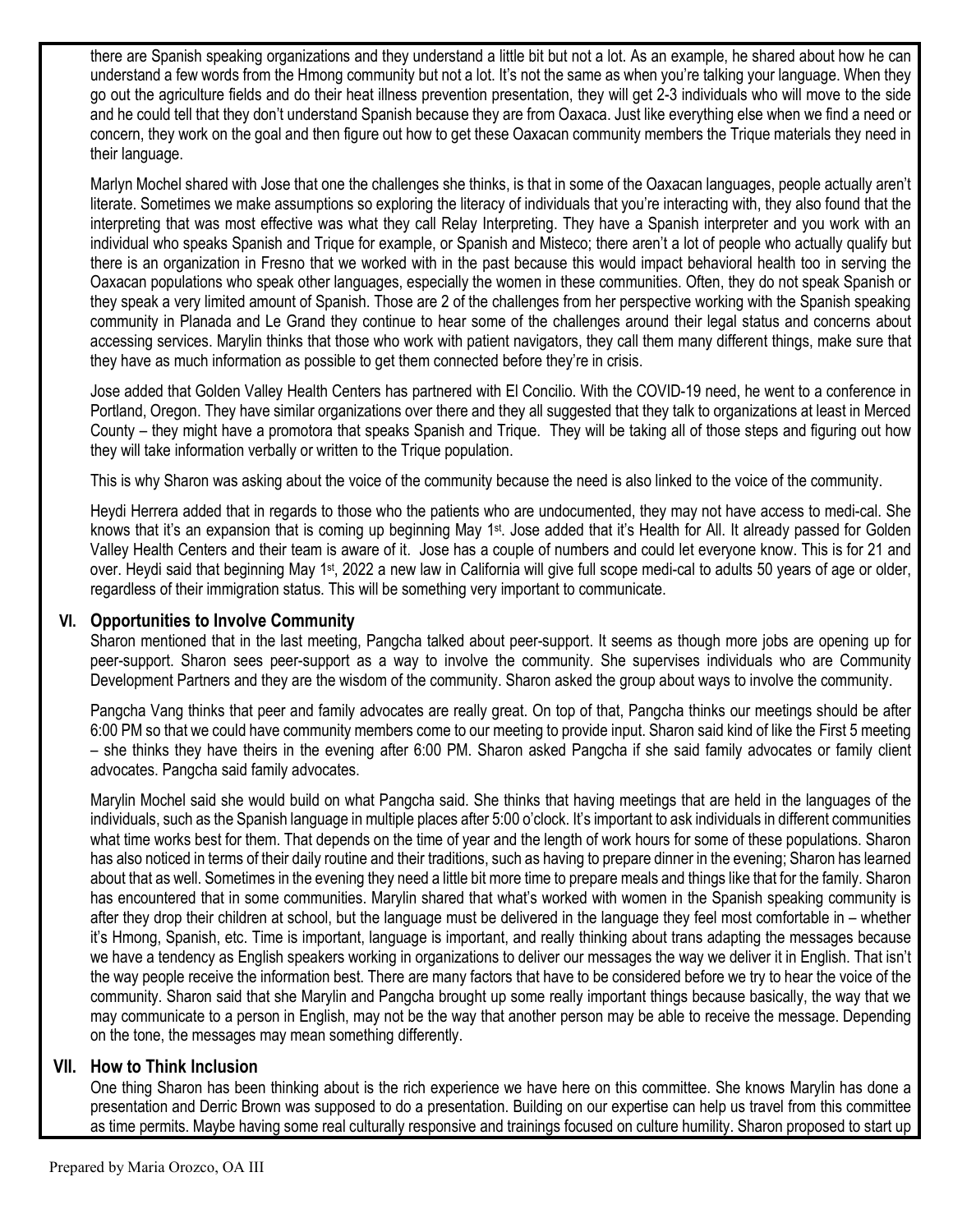a list to find out what the expertise is on this committee because she knows we have some great expertise on here such as Adam Lane, Marylin Mochel, and Jose Chavez-Diaz. With the permission of this committee, Maria Orozco will be sending out a form to let Sharon know what is their expertise and what they could bring to the table in terms of helping to develop them better from a cultural humility lens. Sharon does training to but just to build it up a little bit more.

Jennifer McQueen shared that the Merced Pride Center has partnered with the Mainzer in downtown Merced. They do community talks that they offer at their really nice theater there free to the community. On June  $7<sup>th</sup>$  she will be putting together an evening there and it's going to be a little bit different. In the past they have done sort of one speaker from the community present for an hour but now they will be putting together a panel of lived experience individuals and LGBTQI+ community. It will be folks that are here locally but really to share their raw honest experiences. Jennifer really thinks that this is an amazing opportunity – it ties exactly with what we're talking about regarding sensibility and humility. She thinks it's an amazing opportunity for folks to really understand the experience of the queer community. She mentioned that they also have another LGBTQI+ non-profit here in Merced, Workshop 44 – they will be there filming it and broadcasting it live on YouTube so that it can be very accessible to everybody. Sharon asked Jennifer about the name of the non-profit once again. Jennifer also shared that if anyone has heard about the first queer film festival coming up in May, Workshop 44 and Merced Pride Center have partnered to bring that festival to Merced County. The whole idea is really visibility – to have 4 days here in Merced County and the Central Valley where we have a huge event and film festival based on uplifting queer voices for 4 days and for folks to see themselves and others walking downtown. Adam Lane is contributing to the Film Festival with the LGBTQ+ Collaborative. The Merced County Arts Council has jumped on board and they have so many sponsors including United Way. Jennifer expressed that it was amazing that they had a vaccine clinic yesterday at the Merced Pride Center and she had 3 community members approach her just as individuals that wanted to sponsor as well. It has been really amazing bringing this sort of visibility to the area.

# **VIII. Cultural Humility Committee Training**

Sharon will send out the form regarding the committee's expertise, and thinks that it would be good to have presentations in each meeting as well to expand our life-long learning.

# **IX. Substance Use Division Reports**

No Report.

### **X. Client /Consumer Reports**

Sharon realized that they will have to reach out so that we can restore our representation of clients and consumers on the committee because after COVID it seems as though there's a slow process of getting people to come and join but Sharon will be working on that for sure.

Jennifer McQueen shared that she thinks it's important to be aware of some of the things that she has seen and experienced just recently in the last 4 months. Jennifer also shared that she has had the humbling opportunity of being a peer advocate and physically attending doctor appointments alongside folks of the LGBTQI+ community literally sitting side by side with them in their MPC and making those phone calls, as well as helping them fill out paperwork. The big that Jennifer has really noticed is that it overwhelmed her the amount of people that she is finding are reaching out to them for questions like they need a primary care physician but do they know somebody who is already friendly to the community. They explain that they've had enough trauma and negative experiences with seeking medical help, resources, or interactions with medical professionals that now they have so much anxiety and apprehension. Jennifer noted that it's at the point where a lot of folks literally know that they need to seek medical help and they don't because of all the past experiences and the PTSD that's attached to attending things like that. Jennifer herself has seen transgender folks attend their appointments and be mis-gendered – when they corrupt the medical professionals they refuse to call them by their preferred name such as calling them by their legal name. Jennifer has had to step in and say that she understands that but the way that they are interacting with the conversation with this patient, they should be able to respect their preferred name and how they are asking to be addressed. Jennifer has watched individuals have to experience these sorts of things; she thinks it's important for everyone to be aware because if you're not seeing it, experiencing it, or knowing that it's happening, it is really easy to ignore how negatively impactful this is for people's well-being, mental health, and what it does to a person.

Sharon asked Adam Lane if he had anything to add. He commented that Jennifer has said everything so far and that he doesn't have much to add. As far as community building goes, one of the best pieces of advice he ever got was to keep things fun in order to get people there and in order to get them to come back again whatever the situation is. Whether it's a support group or an event.

# **XI. Updates**

Item tabled.